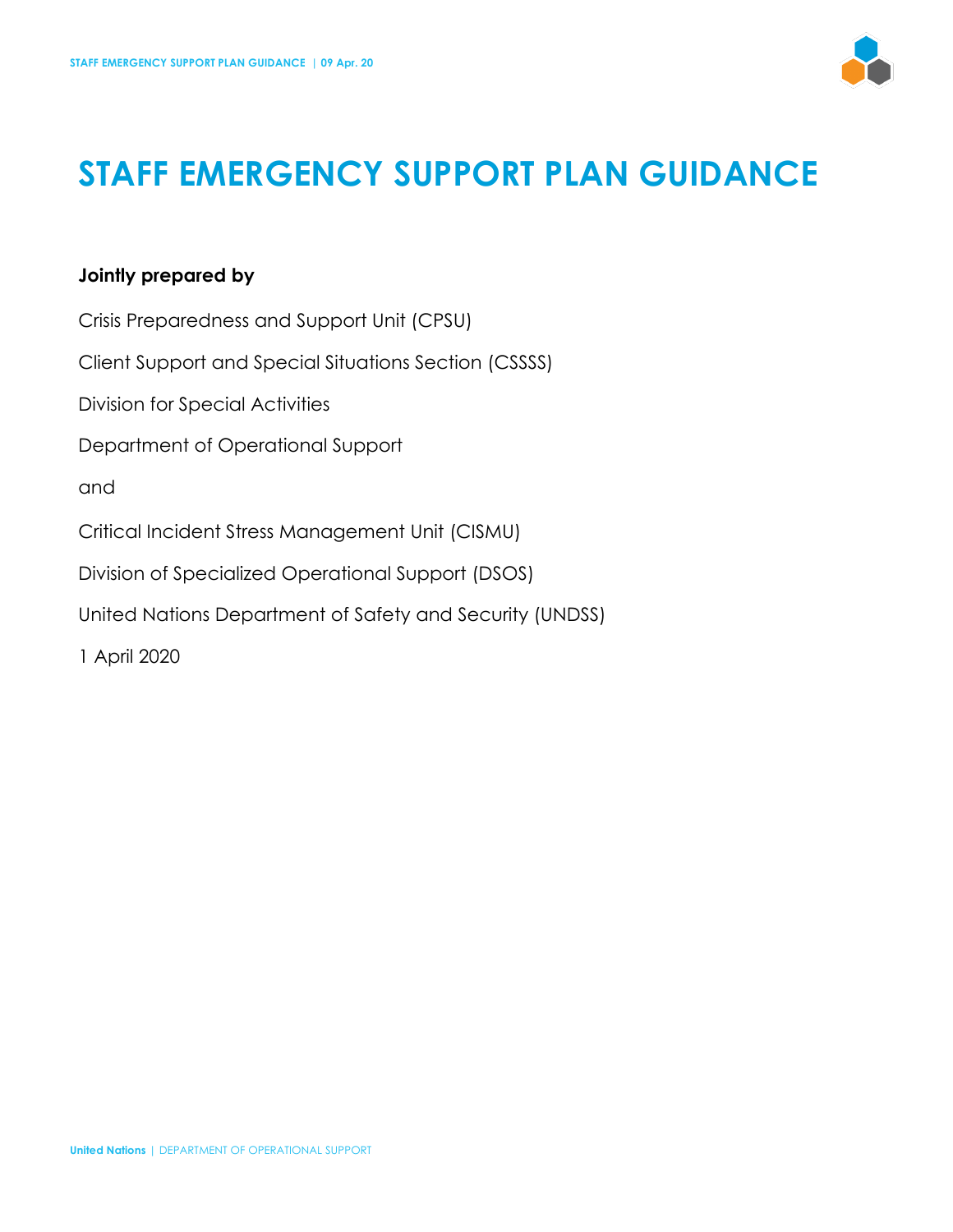

# **CONTENTS**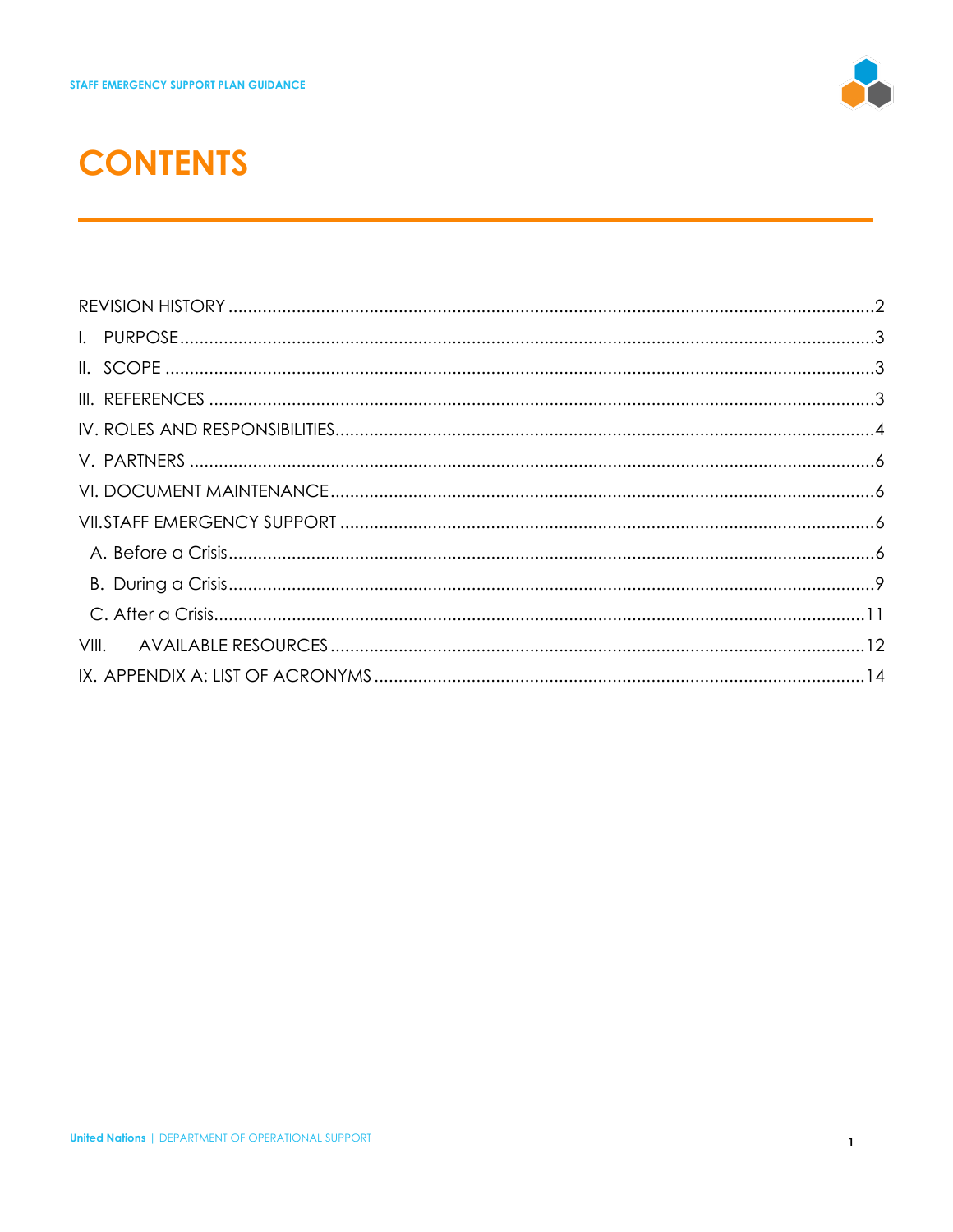

# <span id="page-2-0"></span>**REVISION HISTORY**

| <b>Revision History</b> |      |                                        |                           |
|-------------------------|------|----------------------------------------|---------------------------|
| Revision                | Date | Owner                                  | <b>Summary of Changes</b> |
|                         |      | CPSU/CSSSS/DSA/DOS<br>CISMU/DSOS/UNDSS | Initial release           |
|                         |      |                                        |                           |
|                         |      |                                        |                           |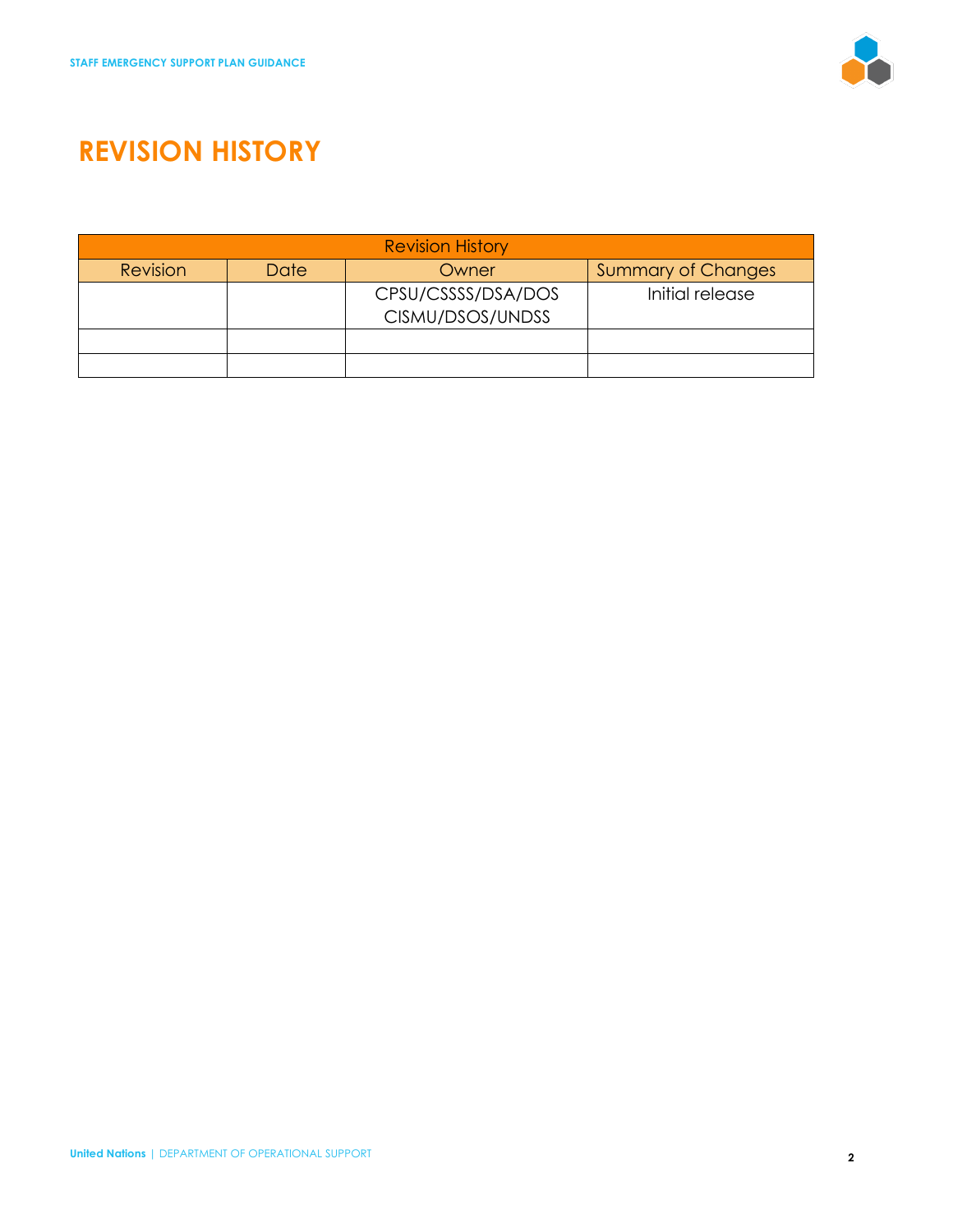

### <span id="page-3-0"></span>**I. PURPOSE**

This guidance was prepared to assist the Principal/Chief/Security Advisors and Heads of Administration, under the overall responsibility and authority of Heads of Entity in United Nations Secretariat entities to prepare for and respond to a crisis in any location or duty station where United Nations personnel are present, with a view to building the capacity and resilience of both the Organization and its personnel to better respond and recover from a crisis.

The United Nations Crisis Management Policy articulates how UN actors should coordinate efforts to respond collectively to situations that due to their magnitude, complexity or gravity of potential consequences, require a UN system-wide coordinated and multi-disciplinary response. The policy provides clarity on roles and responsibilities and the architecture for decision-making, coordination, information exchange and communications. The policy however does not stipulate how individual UN entities or specific pillars prepare for and respond to crisis situations within their respective mandated areas of responsibility.

The guidance is based on best practices and lessons learned from past experiences where the United Nations responded to crisis situations and may be used as a tool or reference to prepare for and address issues arising from crisis situations (including mass casualty, injury, illness or death). It provides a Staff Support Plan framework which may need to be tailored to reflect the structure and processes in specific entities.

The guidance is descriptive in nature and attempts to clarify and outline the roles and responsibilities of different stakeholders in crisis management, and does not in any way contradict existing policies, or redefine the roles of different UN offices and departments involved. This document will be reviewed and updated periodically by DOS and DSS, as necessary.

### <span id="page-3-1"></span>**II. SCOPE**

This guidance applies to all United Nations Secretariat entities in any location or duty station where United Nations personnel are present and should be adapted to the local context, as required.

## <span id="page-3-2"></span>**III. REFERENCES**

*SOP on NOTICAS*

*Emergency Preparedness Guide for Staff and Families* 

*UN Policy on Crisis Management*

*UN Policy on Management of Stress and Critical Incidents Stress (MSCIS)*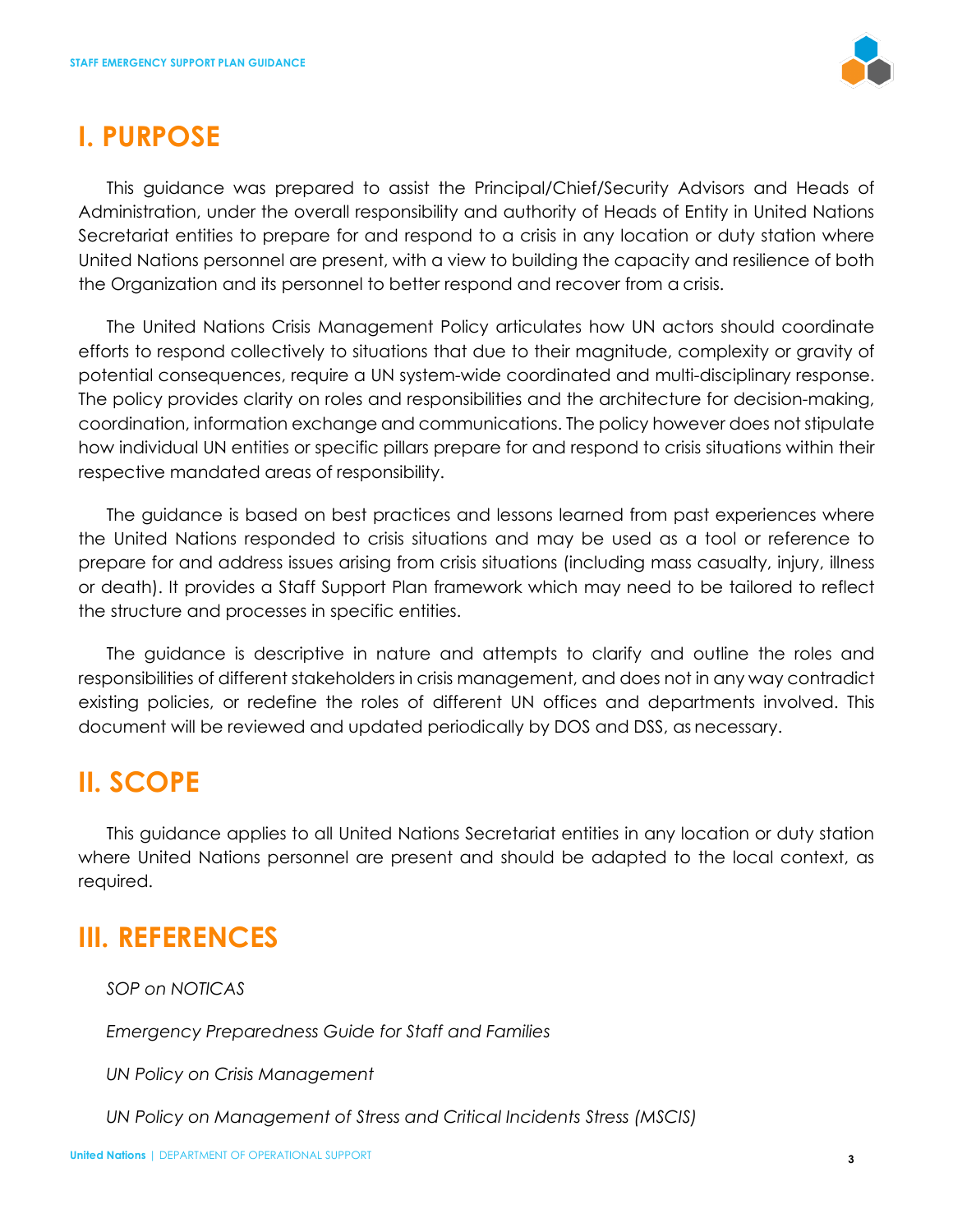

*ST/SGB 2010-8-Rev.1 Memorial and Recognition Fund* 

*ST/IC on Pensionable Remuneration*

### <span id="page-4-0"></span>**IV. ROLES AND RESPONSIBILITIES**

The Principal/Chief/Security Advisors and the Heads of Administration, under the overall responsibility and accountability of Head of Entity, are joint custodians of the staff emergency support plan at their respective locations/duty stations. As such, they are responsible to develop and update their plans as required and coordinate with other entities before, during, and after a crisis, including conducting regular preparedness activities, training and exercises.

As per the UN Policy on Crisis Management, UNDSS "has lead responsibilities in all instances involving a major safety and security event and/or hostage incident and shall ensure that any decisions taken through the Security Management Team (SMT) at the field level or Executive Group on Security at UNHQ are coordinated and communicated through the crisis management arrangements agreed in this policy and vice versa".

As per the UN Policy on Management of Stress and Critical Incidents Stress (MSCIS), the UNDSS Critical Incident Stress Management Unit (CISMU) has the following responsibilities:

- A. It serves as the central body responsible for ensuring the adequate and timely coordination and provision of psycho-social support services;
- B. Such services are provided primarily at the field level through the establishment of a Critical Incident Stress Intervention Cell (CISIC), with coordination and support provided at the headquarter level;
- C. Chairing the IASMN Critical Incident Stress Working Group (CISWG);
- D. Developing standardized methods and procedures for managing stress and critical incident stress, needs assessment and data gathering tools, recording and reporting templates for all relevant stakeholders;
- E. Developing mandatory certification and training courses for relevant UNSMS Counsellors, including guidance on how to establish a CISIC and maintain a functional network of PH/PSV.
- F. Developing mandatory joint training courses for relevant UNSMS Counsellors, human resources, medical, and security professionals, focusing on joint planning and coordination in the field and ways to coordinate with the CISIC at the duty station;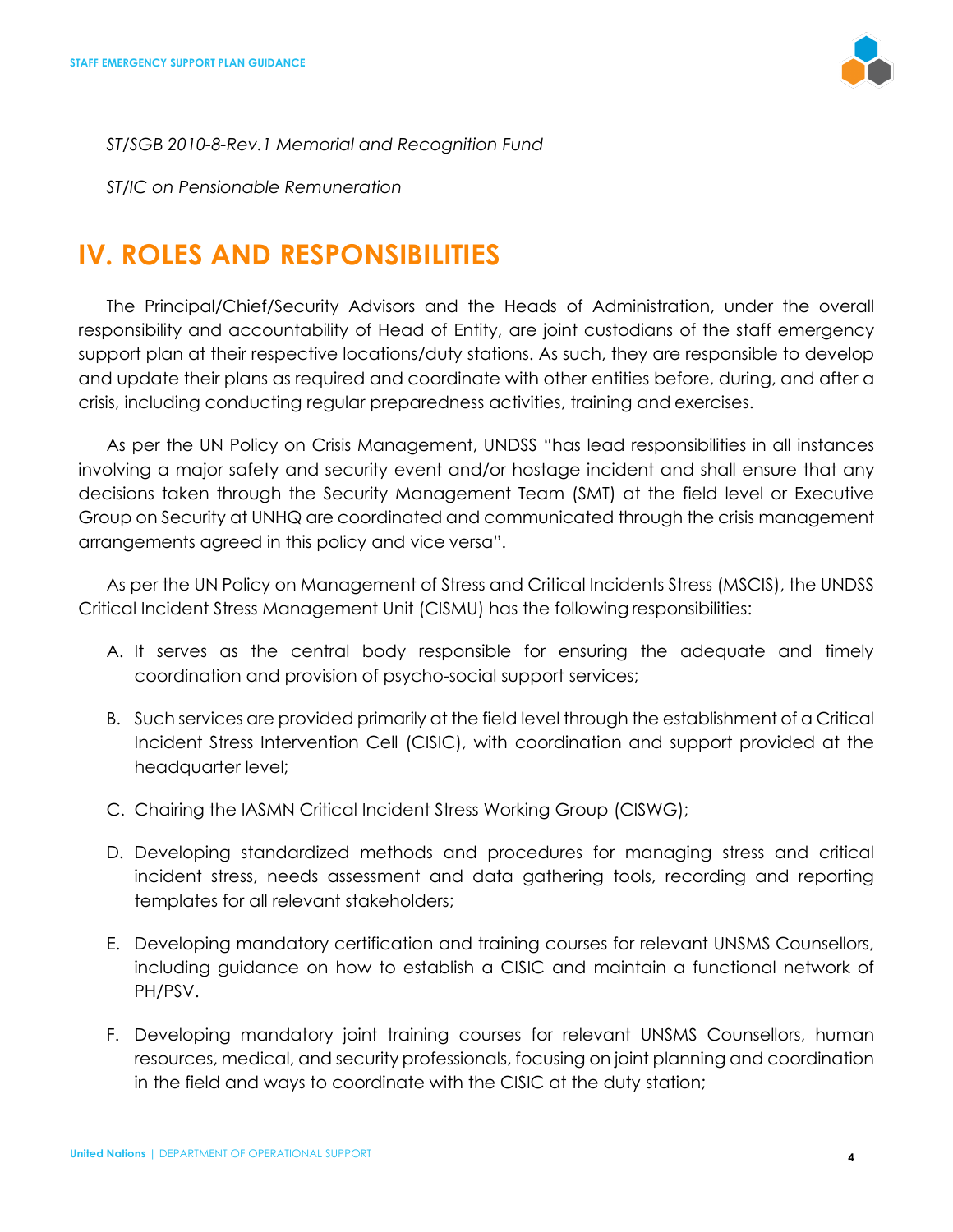

- G. Developing mandatory training courses for UNSMS personnel on managing stress and critical incident stress (e.g., preparation for deployment, emotional first-aid, burnout), including the development of "refresher" training courses;
- H. Developing mandatory certification and training courses for External Mental Health Professionals ("EMHP") and identifying EMHP in the field;
- I. Maintaining regular communication with relevant stakeholders, including the CISWG and IASMN through all phases of an emergency.

The Department of Operational Support (DOS) leads the United Nations Secretariat's operational response during crises and emergencies, through its dedicated capacity within the Division for Special Activities (DSA).

The Crisis Preparedness and Support Unit (CPSU), Client Support and Special Situations Section (CSSSS), in DSA, DOS, is a dedicated capacity which provides comprehensive support to survivors of malicious acts and natural disasters or other critical incidents. It also has a mandate to enhance the Organization's emergency preparedness and resilience by training a cadre of staff volunteers to assist staff and families affected by a critical incident or other types of crises. The Unit also builds capacity in at duty stations for enhanced staff support during a crisis and educates staff and managers on measures to take to prepare themselves and their families for an emergency.

Several capacity building initiatives are jointly conducted by CISMU and CPSU/CSSSS to maximize synergies and optimize resource utilization. For instance, CISMU trains staff volunteers to perform the role of 'Peer Helpers' who provide basic psychosocial support to their fellow staff members both during routine days and during a crisis. CPSU/CSSSS trains staff volunteers to assist families affected by a critical incident or any type of crisis (Family Focal Points), or to man a UN Call Center during crisis situations (Call Center Volunteers). The Unit also trains staff on measures to take to prepare themselves and their families for an emergency.

The Division for Health-Care Management, Occupational Safety and Health (DHMOSH), DOS, provides on-site occupational health services in New York and delivers services to over 100 locations worldwide. DHMOSH also works at improving access to and provision of occupational health services to staff in all duty stations. DHMOSH manages sick leave, disability, medical clearances, medical evacuations and repatriations, and preparedness for public health emergencies, including the medical aspects of crisis and mass casualty response plans at Secretariat duty stations. DHMOSH provides technical supervision to dispensaries and to clinics of peacekeeping missions and coordinates the implementation of health-care policy throughout the United Nations system.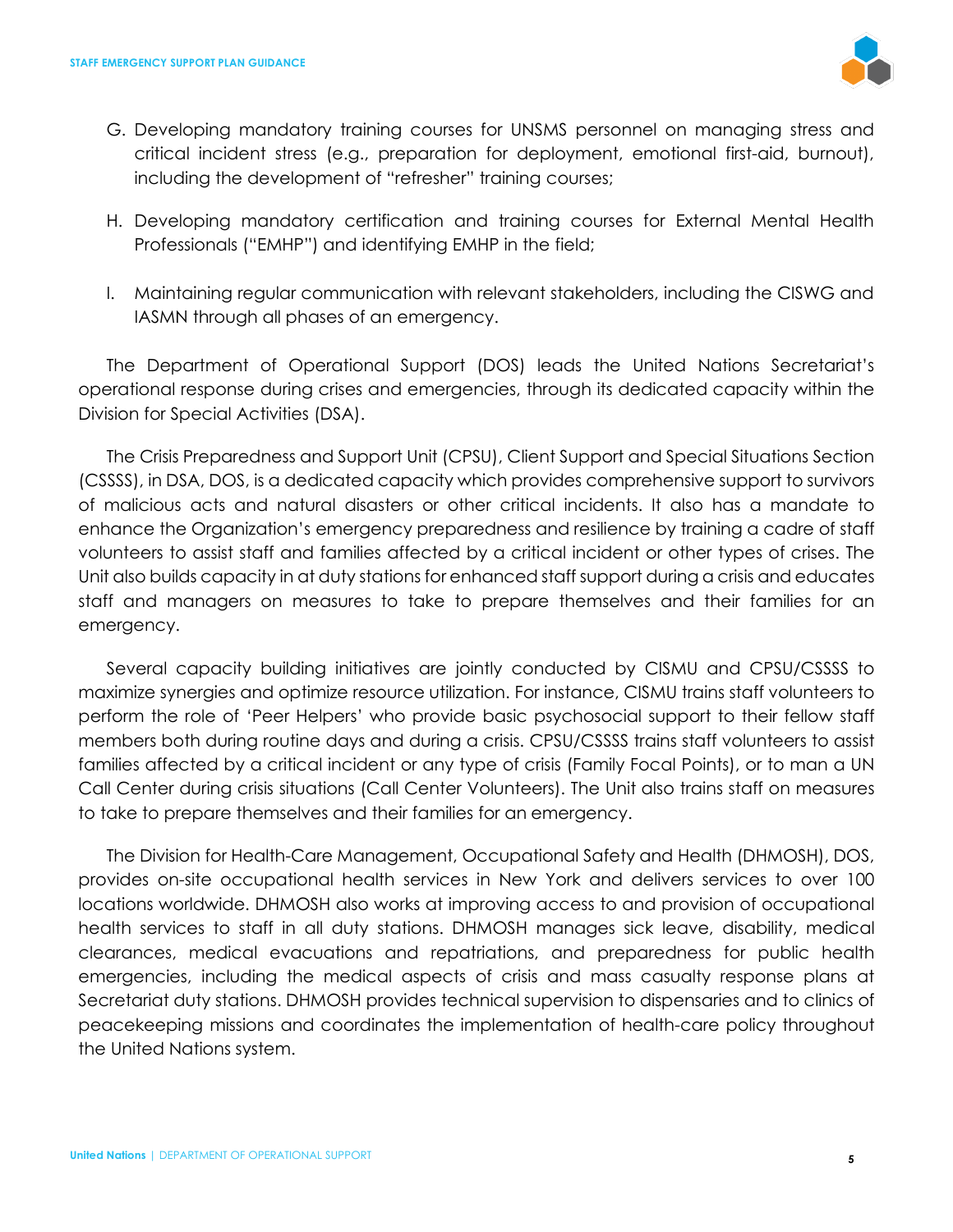

### <span id="page-6-0"></span>**V. PARTNERS**

The main partners in coordinating staff support services at Headquarters are: the Critical Incident Stress Management Unit (DSS), the Staff Counsellor's Offices, the Division of Health-Care Management and Occupational Safety and Health (OSO/DOS), the Critical Incident Response Service (OHR/ALD/DMSPC), the Financial Risk Management Service (OPPFB/FD/DMSPC), the Health and Life Insurance Section (OPPFB/FD/DMSPC), the Advisory Board on Compensation Claims (OPPFB/FD/DMSPC), the United Nations Joint Staff Pension Fund, the Department of Safety and Security, and other Lead Departments. Partners at duty stations may vary, depending on the structure in place.

### <span id="page-6-1"></span>**VI. DOCUMENT MAINTENANCE**

This document will be reviewed and updated once a year from the date of initial release and is considered a 'living document'.

# <span id="page-6-2"></span>**VII. STAFF EMERGENCY SUPPORT**

Staff emergency support comprises all activities undertaken by the UN to enhance personnel resilience and organizational resilience so that both the organization and its personnel are better equipped to face and recover from a crisis.

The staff emergency support process consists of the following three fundamental elements:

- A. Before a Crisis
- B. During a Crisis
- C. After a Crisis

#### <span id="page-6-3"></span>**A. Before a Crisis**

(The actions described below are in no particular order and likely to take place simultaneously.)

|      | Action                                            | <b>Responsibility</b>               |  |
|------|---------------------------------------------------|-------------------------------------|--|
| A.I. | Ensure that mechanisms to keep staff informed are | <b>Head of Entity</b>               |  |
|      | in place and exercised on a regular basis:        | DO/RC                               |  |
|      | • Security-related communications                 | Dept. of Safety and Security $\Box$ |  |
|      | • Administration-related communications           | <b>Head of Administration</b>       |  |
|      | • Situational Awareness communications            |                                     |  |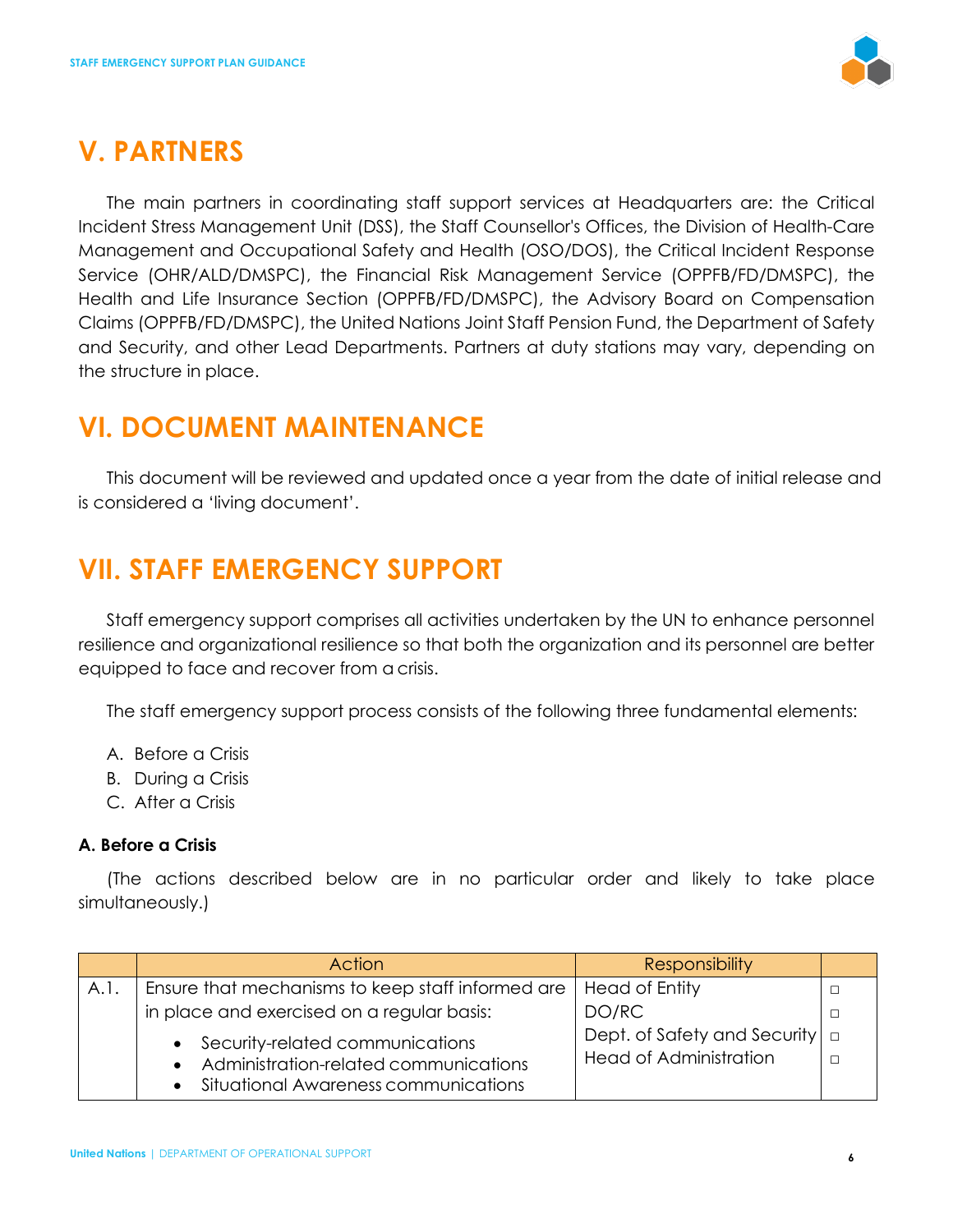

| A.2.  | Ensure that wardens are trained on their roles and                     | Dept. of Safety and Security   | $\Box$ |
|-------|------------------------------------------------------------------------|--------------------------------|--------|
|       | responsibilities and that the warden system is<br>exercised regularly. | <b>Heads of Sections</b>       | $\Box$ |
| A.3.  | Ensure that the platform or system used for                            | Dept. of Safety and Security   | $\Box$ |
|       | personnel<br>accounting<br>for<br>is<br>updated<br>and                 | <b>Heads of Sections</b>       | $\Box$ |
|       | maintained, including regular<br>exercising<br>and                     | <b>Head of Administration</b>  | $\Box$ |
|       | testing.                                                               | <b>Chief Human Resources</b>   | $\Box$ |
| A.4.  | Ensure that staff and other personnel update their                     | <b>Head of Administration</b>  | $\Box$ |
|       | emergency contacts through regular campaigns.                          | <b>Chief Human Resources</b>   | $\Box$ |
|       |                                                                        | UNV coordinator                | $\Box$ |
| A.5.  | Ensure that all personnel have an up-to-date                           | <b>Head of Administration</b>  | $\Box$ |
|       | Designation of Beneficiary (P.2) Form on file through                  | <b>Chief Human Resources</b>   | $\Box$ |
|       | regular campaigns.                                                     | <b>UNV Coordinator</b>         | $\Box$ |
| A.6.  | Ensure that all UNJSPF participants have an up-to-                     | <b>Head of Administration</b>  | $\Box$ |
|       | Designation of Recipient<br>$\circ$ f<br>date<br>Residual              | <b>Chief Human Resources</b>   | $\Box$ |
|       | Settlement (PENS.A/2) Form on file through regular                     | <b>UNV Coordinator</b>         | $\Box$ |
|       | campaigns.                                                             |                                |        |
| A.7.  | Ensure, through regular campaigns, that<br>all                         | <b>Head of Administration</b>  | $\Box$ |
|       | personnel keep copies of important documents                           | <b>Chief Human Resources</b>   | $\Box$ |
|       | such as passport, laissez-passer, driver permit,                       | <b>UNV Coordinator</b>         | □      |
|       | national identification card, etc. for themselves                      |                                |        |
|       | and their family members easily accessible from                        |                                |        |
|       | mobile devices.                                                        |                                |        |
| A.8.  | Ensure that all personnel update their information                     | <b>Head of Administration</b>  | $\Box$ |
|       | on beneficiaries, dependents, spouses, partners,                       | <b>Chief Human Resources</b>   | $\Box$ |
|       | etc. through regular campaigns.                                        | <b>UNV Coordinator</b>         | $\Box$ |
| A.9.  | Ensure that staffing tables are up-to-date and                         | <b>Head of Administration</b>  | $\Box$ |
|       | accessible to relevant stakeholders at all times.                      | <b>Chief Human Resources</b>   | □      |
|       |                                                                        | <b>UNV Coordinator</b>         | □      |
|       |                                                                        | <b>Heads of Sections</b>       | $\Box$ |
| A.10. | Ensure that all personnel have valid contracts at all                  | <b>Head of Administration</b>  | $\Box$ |
|       | times.                                                                 | <b>Chief Human Resources</b>   | □      |
|       |                                                                        | <b>UNV Coordinator</b>         | $\Box$ |
| A.11. | Ensure adequate welfare and recreation facilities                      | <b>Head of Administration</b>  | $\Box$ |
|       | and activities are available as an essential part of                   | <b>Chief Human Resources</b>   | □      |
|       | ensuring a healthy working and living environment                      | <b>Staff/Stress Counsellor</b> | □      |
|       | for all personnel.                                                     | <b>CISMU</b>                   | □      |
|       |                                                                        | <b>Heads of Sections</b>       | $\Box$ |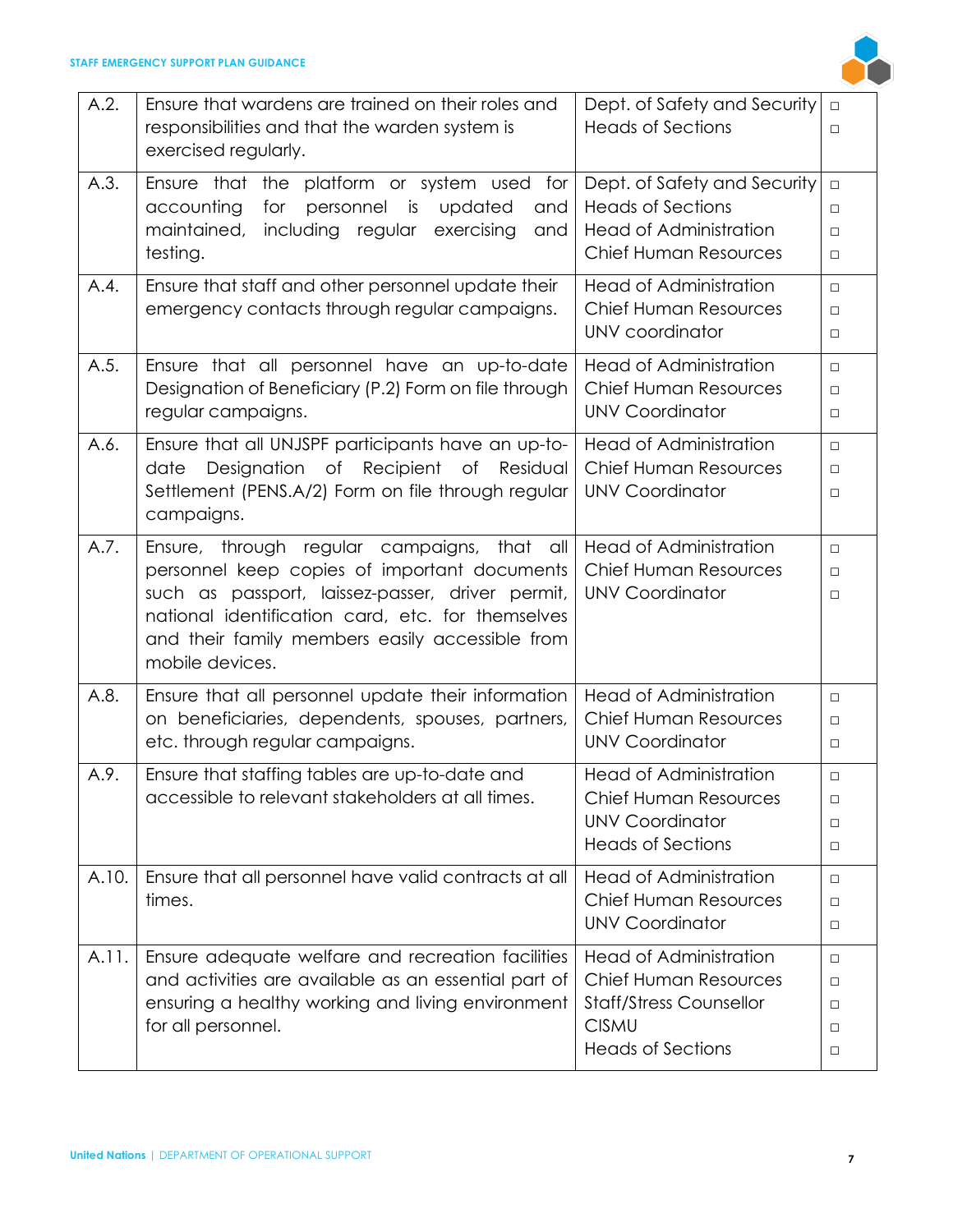

| A.12. | Ensure that psycho-social needs are addressed,<br>including the provision of regular psycho-social<br>education and awareness.                                                                                                                                                                                                                                                                          | <b>Staff/Stress Counsellor</b><br><b>CISMU</b>                                                                                                                                         | $\Box$<br>$\Box$                                                             |
|-------|---------------------------------------------------------------------------------------------------------------------------------------------------------------------------------------------------------------------------------------------------------------------------------------------------------------------------------------------------------------------------------------------------------|----------------------------------------------------------------------------------------------------------------------------------------------------------------------------------------|------------------------------------------------------------------------------|
| A.13. | Ensure the Critical Incident Stress Intervention Cell<br>(CISIC) is operational.                                                                                                                                                                                                                                                                                                                        | <b>Head of Entity</b><br>DO/RC<br>Dept. of Safety and Security<br><b>Head of Administration</b><br><b>Staff/Stress Counsellor</b><br><b>CISMU</b>                                      | $\Box$<br>$\Box$<br>$\Box$<br>$\Box$<br>$\Box$<br>$\Box$                     |
| A.14. | Ensure that the Head of Mission/Entity and Senior<br>Officials are trained on "Soft Skills" and prepared to<br>convey sensitive communications to personnel and<br>families in accordance with standard protocols.<br>(Training available through CPSU/CSSSS/DSA/DOS)                                                                                                                                   | Head of Entity<br>DO/RC<br>Head of Administration<br><b>Chief Human Resources</b><br><b>Staff/Stress Counsellor</b><br><b>CISMU</b><br><b>Training Unit</b>                            | $\Box$<br>$\Box$<br>$\Box$<br>$\Box$<br>$\Box$<br>$\Box$<br>$\Box$           |
| A.15. | Ensure a cadre of Crisis Support Volunteers is<br>available to assist as Family Focal Points or Call<br>Center Volunteers. (Training available through<br>CPSU/CSSSS/DSA/DOS)                                                                                                                                                                                                                           | <b>Head of Administration</b><br><b>Chief Human Resources</b><br><b>Staff/Stress Counsellor</b><br><b>CISMU</b><br><b>Training Unit</b>                                                | $\Box$<br>$\Box$<br>$\Box$<br>$\Box$<br>$\Box$                               |
| A.16. | Ensure all personnel are aware about their benefits<br>and entitlements in case of death or serious injury,<br>including Appendix D, MAIP, ASHI, Pension benefits,<br>MRF, etc.) through regular information sessions.<br>(information<br>materials<br>available<br>through<br>CPSU/CSSSS/DSA/DOS)                                                                                                      | <b>Head of Administration</b><br>Chief Human Resources<br><b>UNV Coordinator</b>                                                                                                       | $\Box$<br>$\Box$<br>$\Box$                                                   |
| A.17. | Ensure that a team comprised of Administration,   Head of Administration<br>Transport, Security, Human Resources, Medical,<br>Staff/Stress Counsellor, and any other entity as<br>required are trained and ready to establish a Staff<br>Support Desk to coordinate activities and provide<br>information and support to personnel during a crisis<br>and particularly during relocation or evacuation. | <b>Chief Human Resources</b><br><b>UNV Coordinator</b><br>Dept. of Safety and Security<br><b>Staff/Stress Counsellor</b><br><b>UNV Coordinator</b><br><b>Medical Services</b><br>Other | $\Box$<br>$\Box$<br>$\Box$<br>$\Box$<br>$\Box$<br>$\Box$<br>$\Box$<br>$\Box$ |
| A.18. | Ensure that national personnel and their eligible<br>family members in need of shelter during a crisis are<br>provided with secure space, psycho-social support,<br>and emergency health services.                                                                                                                                                                                                      | <b>Head of Administration</b><br>Chief Human Resources<br><b>UNV Coordinator</b><br>Dept. of Safety and Security<br><b>Medical Services</b><br><b>Staff/Stress Counsellor</b><br>Other | $\Box$<br>$\Box$<br>$\Box$<br>$\Box$<br>$\Box$<br>$\Box$<br>$\Box$           |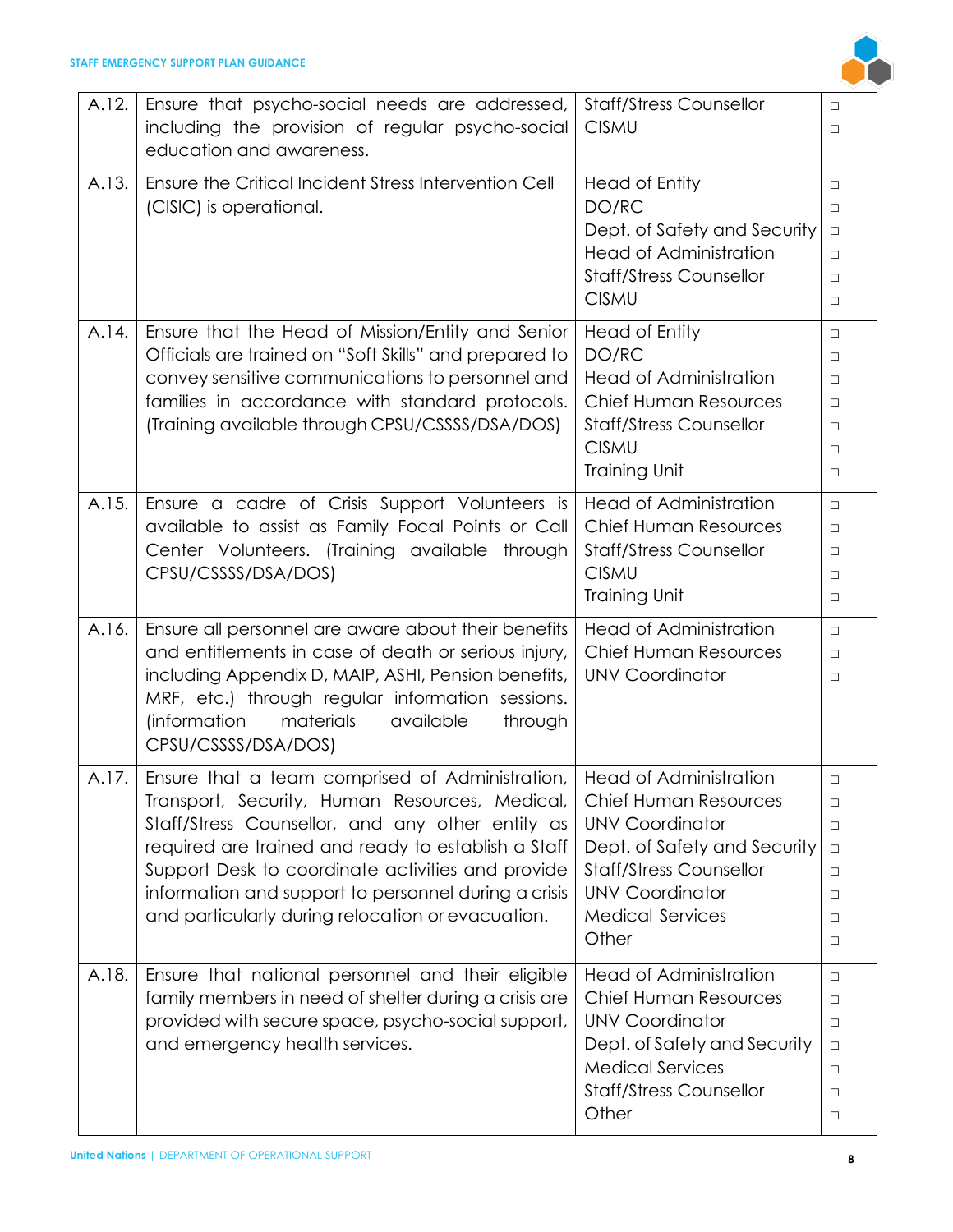

| A.19. | Ensure that elements of the business continuity plan                        | <b>Head of Administration</b> | П      |
|-------|-----------------------------------------------------------------------------|-------------------------------|--------|
|       | pertaining to essential services (Human Resources,                          | <b>Chief Human Resources</b>  | П      |
|       | Administration, Finance, Medical, etc.)<br>are                              | <b>UNV Coordinator</b>        | $\Box$ |
|       | exercised regularly to ensure coverage in case of a                         | <b>Budget/Finance</b>         |        |
|       | crisis.                                                                     | Medical                       |        |
|       |                                                                             | Other                         | $\Box$ |
| A.20. | Human Resources team aware of steps to be taken   Head of Administration    |                               | $\Box$ |
|       | case of death of personnel, including Chief Human Resources<br>$\mathsf{I}$ |                               |        |
|       | administrative steps pertaining to the repatriation of UNV Coordinator      |                               |        |
|       | human remains.                                                              | Transport                     |        |
|       |                                                                             | Other                         |        |

#### <span id="page-9-0"></span>**B. During a Crisis**

(The actions described below are in no particular order and likely to take place simultaneously)

|      | Action                                                | <b>Responsibility</b>          |        |
|------|-------------------------------------------------------|--------------------------------|--------|
| B.1. | Keep all personnel informed on a regular basis as     | Head of Entity                 | П      |
|      | directed by the Crisis Management Team/Senior         | DO/RC                          | □      |
|      | Leadership:                                           | Dept. of Safety and Security   | $\Box$ |
|      | Security-related communications                       | <b>Head of Administration</b>  | $\Box$ |
|      | Administration-related communications                 | Head of Entity                 | □      |
|      | Situational Awareness communications                  |                                |        |
| B.2. | Account for all personnel by activating the phone     | Dept. of Safety and Security   | $\Box$ |
|      | and/or Warden system in place.                        | Head of Administration         | $\Box$ |
|      |                                                       | <b>Heads of Sections</b>       | П      |
|      |                                                       | <b>Chief Human Resources</b>   | $\Box$ |
|      |                                                       | UNV Coordinator                | П      |
| B.3. | Ensure the Critical Incident Stress Intervention Cell | Head of Entity                 | П      |
|      | (CISIC) is activated.                                 | DO/RC                          | $\Box$ |
|      |                                                       | Dept. of Safety and Security   | $\Box$ |
|      |                                                       | <b>Head of Administration</b>  | $\Box$ |
|      |                                                       | <b>Staff/Stress Counsellor</b> | $\Box$ |
|      |                                                       | <b>CISMU</b>                   | □      |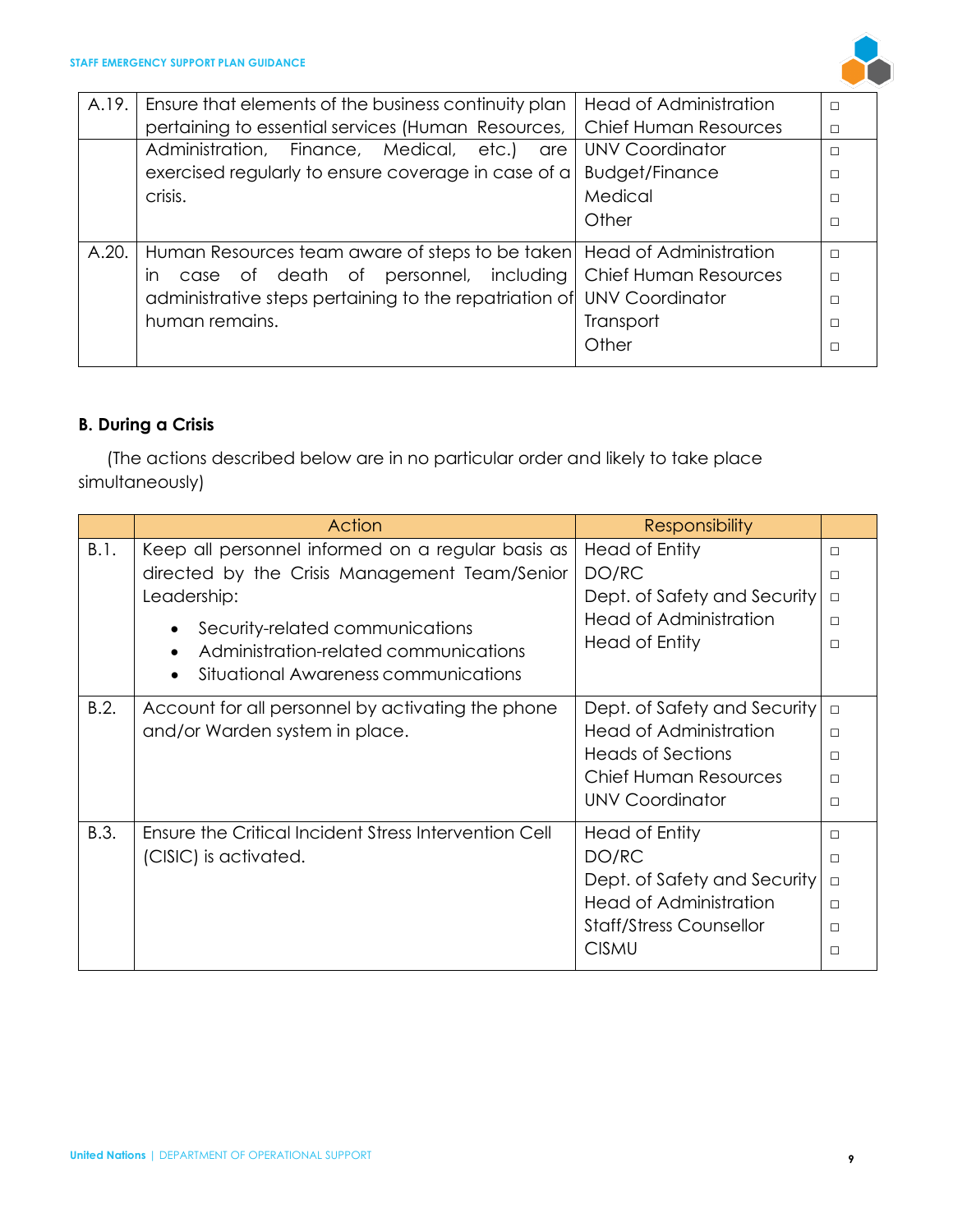

| B.4.  | Establish a Staff Support Desk comprised of<br>Administration,<br>Transport,<br>Security,<br>Human<br>Resources, Medical, Staff/Stress Counsellor, and any<br>other entity as required to coordinate activities and<br>provide information and support to personnel<br>particularly during relocation or evacuation.                                                                                                                                                                                                                                                                                                               | <b>Head of Administration</b><br><b>Chief Human Resources</b><br><b>UNV Coordinator</b><br>Dept. of Safety and Security<br><b>Staff/Stress Counsellor</b><br><b>UNV Coordinator</b><br><b>CISMU</b><br><b>Medical Services</b><br>Other | $\Box$<br>$\Box$<br>$\Box$<br>$\Box$<br>$\Box$<br>$\Box$<br>$\Box$<br>$\Box$<br>$\Box$ |
|-------|------------------------------------------------------------------------------------------------------------------------------------------------------------------------------------------------------------------------------------------------------------------------------------------------------------------------------------------------------------------------------------------------------------------------------------------------------------------------------------------------------------------------------------------------------------------------------------------------------------------------------------|-----------------------------------------------------------------------------------------------------------------------------------------------------------------------------------------------------------------------------------------|----------------------------------------------------------------------------------------|
| B.5.  | Provide secure space, psycho-social support, and<br>emergency health services to national personnel<br>and their eligible family members in need of shelter.                                                                                                                                                                                                                                                                                                                                                                                                                                                                       | <b>Head of Administration</b><br><b>Chief Human Resources</b><br><b>UNV Coordinator</b><br>Dept. of Safety and Security<br><b>Medical Services</b><br><b>Staff/Stress Counsellor</b><br><b>CISMU</b><br>Other                           | $\Box$<br>$\Box$<br>$\Box$<br>$\Box$<br>$\Box$<br>$\Box$<br>$\Box$<br>$\Box$           |
| B.6.  | Activate Call Center (as required)<br>(Assistance is available from CPSU/CSSSS/DSA/DOS)                                                                                                                                                                                                                                                                                                                                                                                                                                                                                                                                            | <b>Head of Administration</b><br><b>Chief Human Resources</b><br><b>Staff/Stress Counsellor</b>                                                                                                                                         | $\Box$<br>$\Box$<br>$\Box$                                                             |
| B.7.  | Activate Family Focal Points (as required)<br>(Assistance is available from CPSU/CSSSS/DSA/DOS)                                                                                                                                                                                                                                                                                                                                                                                                                                                                                                                                    | <b>Head of Administration</b><br><b>Chief Human Resources</b><br><b>Staff/Stress Counsellor</b>                                                                                                                                         | $\Box$<br>$\Box$<br>$\Box$                                                             |
| B.8.  | Establish a communications system between entity<br>and CPSU/CSSSS/DSA/DOS to relay information on<br>Human Resources aspects of the crisis.                                                                                                                                                                                                                                                                                                                                                                                                                                                                                       | <b>Head of Administration</b><br><b>Chief Human Resources</b>                                                                                                                                                                           | $\Box$<br>$\Box$                                                                       |
| B.9.  | In case of mass casualty, establish and regularly<br>update a case management database with the<br>following information: (i) Name of affected person;<br>(ii) Status (medical evacuation, deceased, care in-<br>situ, etc.); (iii) Contractual status; (iii) Name of next<br>of kin; (iv) Name(s) of emergency contact(s); (v)<br>Physical address, email address, and telephone<br>numbers of next of kin and of emergency<br>contact(s); (vi) Name and email of HR Family Focal<br>Point; (vii) Name and email of Staff Counsellor<br>assigned to the case.<br>(*CPSU/CSSSS/DSA/DOS available to assist remotely<br>or in-situ) | <b>Head of Administration</b><br><b>Chief Human Resources</b><br>(lead)<br><b>Staff/Stress Counsellor</b><br><b>CISMU</b><br><b>UNV Coordinator</b><br>Dept. of Safety and Security<br>Medical<br>CPSU/CSSSS/DSA/DOS (as<br>required)   | $\Box$<br>$\Box$<br>$\Box$<br>$\Box$<br>$\Box$<br>$\Box$<br>$\Box$<br>$\Box$           |
| B.10. | Implement<br>flexible working<br>arrangements<br>$(\text{as}$<br>applicable)                                                                                                                                                                                                                                                                                                                                                                                                                                                                                                                                                       | <b>Head of Administration</b><br><b>Chief Human Resources</b>                                                                                                                                                                           | $\Box$<br>$\Box$                                                                       |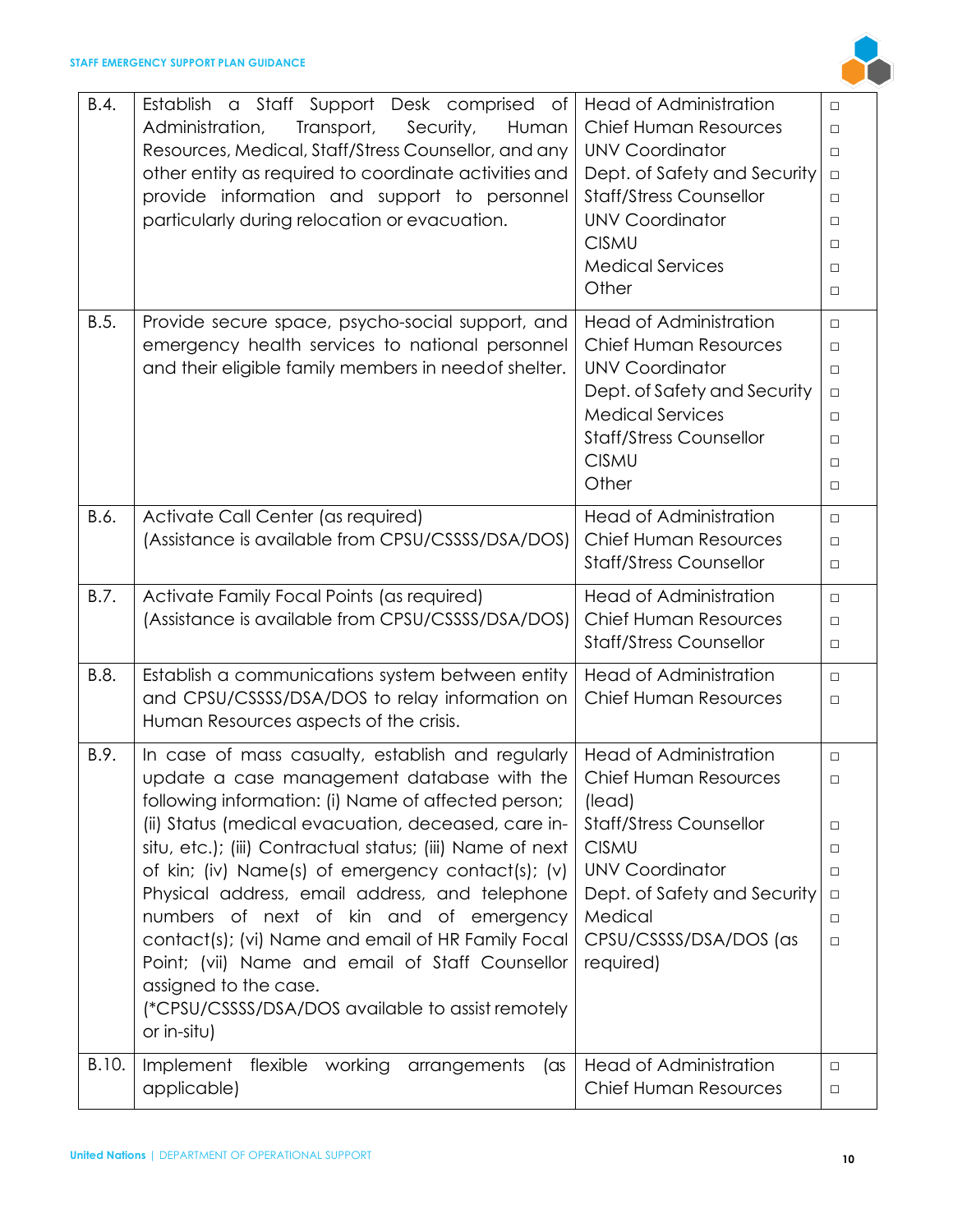

| B.11. | Request/Implement<br>special<br>(as<br>measures       | <b>Head of Administration</b>  | $\Box$ |
|-------|-------------------------------------------------------|--------------------------------|--------|
|       | applicable)                                           | <b>Chief Human Resources</b>   | $\Box$ |
| B.12. | Communicate with Next of Kin in case of death         | Head of Entity                 | $\Box$ |
|       | (*The senior-most UN Official at the duty station     | DO/RC                          | $\Box$ |
|       | should communicate the death of a member of           | Head of Administration         | $\Box$ |
|       | civilian personnel to the Next of Kin, ideally in the | <b>Chief Human Resources</b>   | $\Box$ |
|       | presence of a Staff/Stress counsellor and Family      | <b>Staff/Stress Counsellor</b> | $\Box$ |
|       | Focal Point. When the death is the result of          | <b>CISMU</b>                   | $\Box$ |
|       | malicious acts or took place under suspicious or      | Family Focal Point Dept. of    | $\Box$ |
|       | unclear circumstances, DSS should be involved).       | Safety and Security (as        |        |
|       |                                                       | required)                      |        |
| B.13. | Process NOTICAS (for field missions)<br>or notify     | <b>Head of Administration</b>  | $\Box$ |
|       | DOS/DSA/CSSSS/CPSU<br>in<br>case of<br>death<br>ot    |                                |        |
|       | personnel.                                            |                                |        |
| B.14. | Implement the business continuity plan elements       | <b>Head of Administration</b>  | $\Box$ |
|       | pertaining to essential services (Human Resources,    | <b>Chief Human Resources</b>   | $\Box$ |
|       | Administration, Finance, Medical, etc.) to ensure     | <b>UNV Coordinator</b>         | $\Box$ |
|       | coverage, including the payment of salaries,          | <b>Budget/Finance</b>          | $\Box$ |
|       | education grants, dependency grants, evacuation       | Medical                        | $\Box$ |
|       | allowance (as applicable), extension of contracts,    | Other                          | $\Box$ |
|       | etc.                                                  |                                |        |
|       |                                                       |                                |        |

#### <span id="page-11-0"></span>**C. After a Crisis**

(The actions described below are in no particular order and likely to take place simultaneously)

|      | Action                                               | <b>Responsibility</b>          |        |
|------|------------------------------------------------------|--------------------------------|--------|
| C.1. | Follow up with affected personnel to address         | <b>Head of Administration</b>  | $\Box$ |
|      | compensation and other administrative issues.        | <b>Chief Human Resources</b>   | $\Box$ |
|      |                                                      | <b>Family Focal Point</b>      | П      |
|      |                                                      | <b>Staff/Stress Counsellor</b> | П      |
|      |                                                      | Office                         | П      |
|      |                                                      | Medical                        | П      |
| C.2. | Implement Administrative Leave (up to 2 weeks) for   | Head of Entity                 | $\Box$ |
|      | affected UN staff (authority with Head of Mission    | <b>Head of Administration</b>  | $\Box$ |
|      | upon recommendation by Staff/Stress Counsellor).     | <b>Chief Human Resources</b>   | П      |
|      |                                                      | <b>Staff/Stress Counsellor</b> | $\Box$ |
| C.3. | Assist<br>affected<br>with<br>personnel<br>paperwork | Head of Administration         | $\Box$ |
|      | pertaining to claims for compensation for loss of    | <b>Chief Human Resources</b>   | П      |
|      | personal effects.                                    | UNV Coordinator                | П      |
|      |                                                      | <b>Family Focal Point</b>      | П      |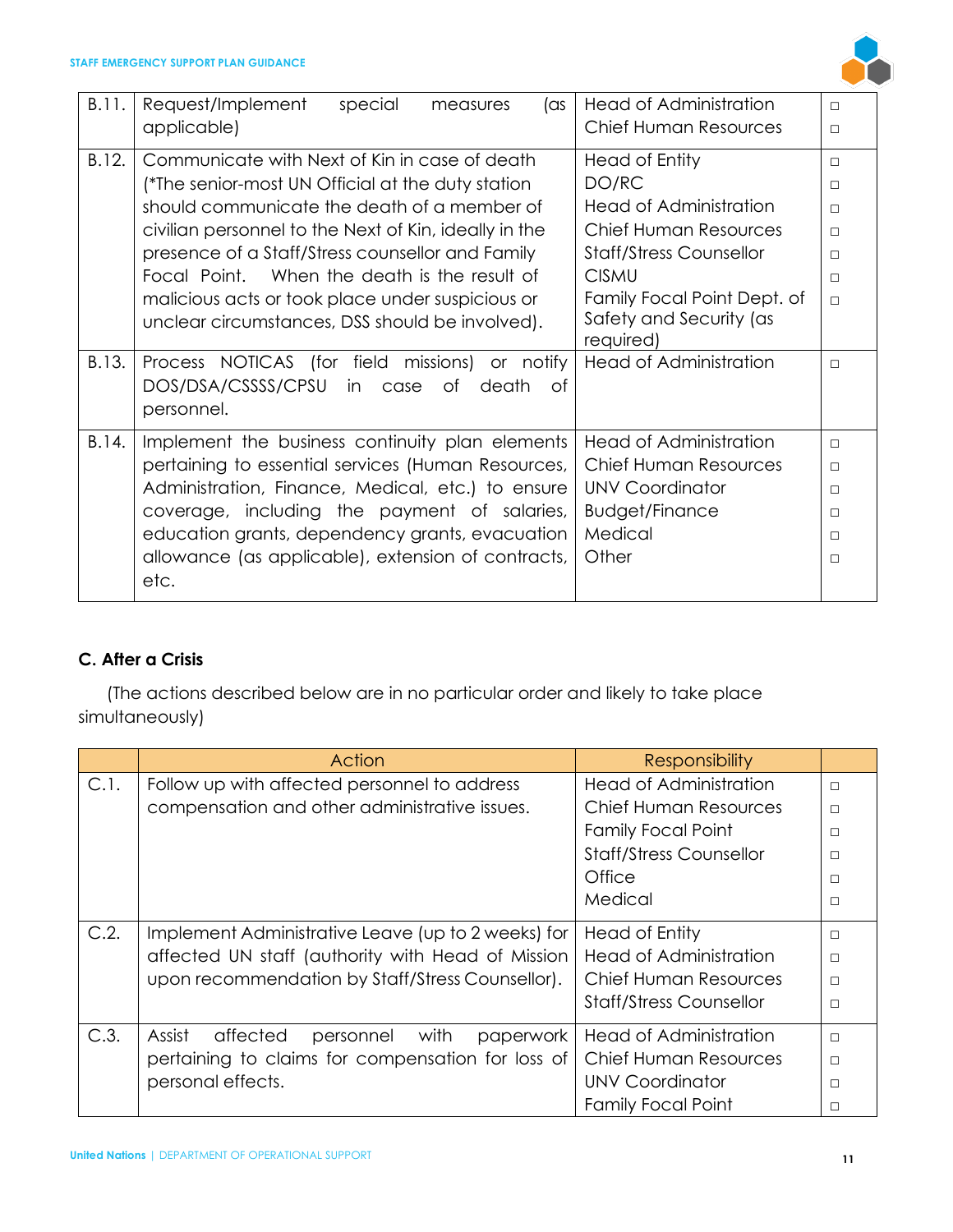

| C.4.  | Provide psychosocial support to Crisis Support<br>Volunteers (FFPs, CCVs, Peer Helpers, etc.) and<br>continue psychosocial support to affected staff<br>and families. | <b>Staff/Stress Counsellor</b><br><b>CISMU</b>                                                                                                    | $\Box$<br>$\Box$                               |
|-------|-----------------------------------------------------------------------------------------------------------------------------------------------------------------------|---------------------------------------------------------------------------------------------------------------------------------------------------|------------------------------------------------|
| C.5.  | As applicable, in the case of death, a UN<br>representative should be designated to attend<br>funerals/burials.                                                       | <b>Head of Entity</b><br>DO/RC<br><b>Head of Administration</b><br>Chief Human Resources<br><b>Family Focal Point</b>                             | $\Box$<br>$\Box$<br>$\Box$<br>$\Box$<br>$\Box$ |
| C.6.  | Arrange escort for the repatriation of remains of<br>deceased personnel (colleague escorting remains<br>previously briefed on role and well prepared).                | <b>Head of Administration</b><br><b>Chief Human Resources</b><br><b>Family Focal Point</b>                                                        | $\Box$<br>$\Box$<br>$\Box$                     |
| C.7.  | Arrange for repatriation of remains.                                                                                                                                  | <b>Head of Administration</b><br>Chief Human Resources<br><b>Family Focal Point</b>                                                               | $\Box$<br>$\Box$<br>$\Box$                     |
| C.8.  | Prepare and issue condolence letters.<br>(CPSU/CSSSS/DSA/DOS to prepare and coordinate<br>in case of mass casualty incidents)                                         | <b>Head of Administration</b><br>Chief Human Resources<br>CPSU/CSSSS/DSA/DOS (as<br>required)                                                     | $\Box$<br>$\Box$<br>$\Box$                     |
| C.9.  | Organize a memorial ceremony.                                                                                                                                         | <b>Head of Entity</b><br>DO/RC<br><b>Head of Administration</b><br><b>Chief Human Resources</b>                                                   | $\Box$<br>$\Box$<br>$\Box$<br>$\Box$           |
| C.10. | Contact eligible persons regarding the Memorial<br>and Recognition Fund (MRF) (ST/SGB/2010/8) and<br>other benefits available to surviving spouses and<br>children.   | <b>Head of Administration</b><br><b>Chief Human Resources</b><br><b>Family Focal Point</b><br><b>UNV Coordinator</b><br><b>Family Focal Point</b> | $\Box$<br>$\Box$<br>$\Box$<br>$\Box$<br>$\Box$ |
| C.11. | Prepare calendar for future beneficiaries of the<br>MRF (children under the age of 5 at the time of<br>death can receive the payment when they are 5<br>years old).   | <b>Head of Administration</b><br><b>Chief Human Resources</b><br><b>Family Focal Point</b><br><b>UNV Coordinator</b>                              | $\Box$<br>$\Box$<br>$\Box$<br>$\Box$           |
| C.12. | Conduct an After-Action Review, collect and share<br>lessons learned.                                                                                                 | <b>Head of Entity</b><br>DO/RC<br><b>Head of Administration</b><br>Chief Human Resources                                                          | $\Box$<br>□<br>$\Box$<br>$\Box$                |

## <span id="page-12-0"></span>**VIII. AVAILABLE RESOURCES**

The following entities can be contacted at any time for assistance or additional information: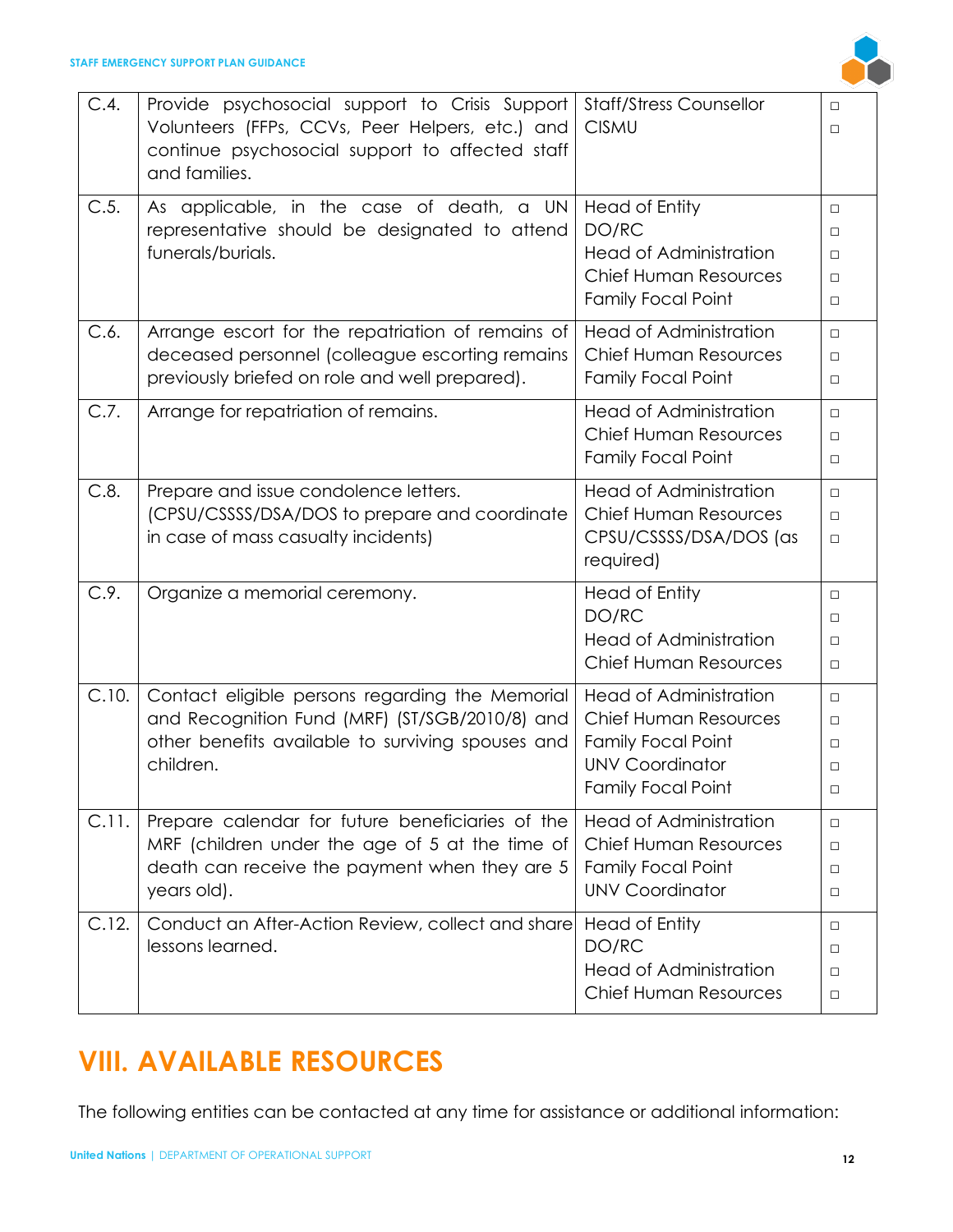Crisis Preparedness and Support Unit (CPSU), CSSSS, DSA, DOS [cpsu@un.org](mailto:cpsu@un.org)

Department of Safety and Security (DSS) [https://dss.un.org](https://dss.un.org/)

Critical Incident Stress Management Unit (CISMU), DSS [undsscismu@un.org](mailto:undsscismu@un.org)

United Nations Joint Staff Pension Fund (UNJSPF) [unjspf@un.org](mailto:unjspf@un.org)

Insurance (including Life Insurance and After Service Health Insurance - ASHI) <http://www.un.org/insurance>

Malicious Acts Insurance Police (MAIP) [MAIPquestions\\_UNHQ@un.org](mailto:MAIPquestions_UNHQ@un.org)